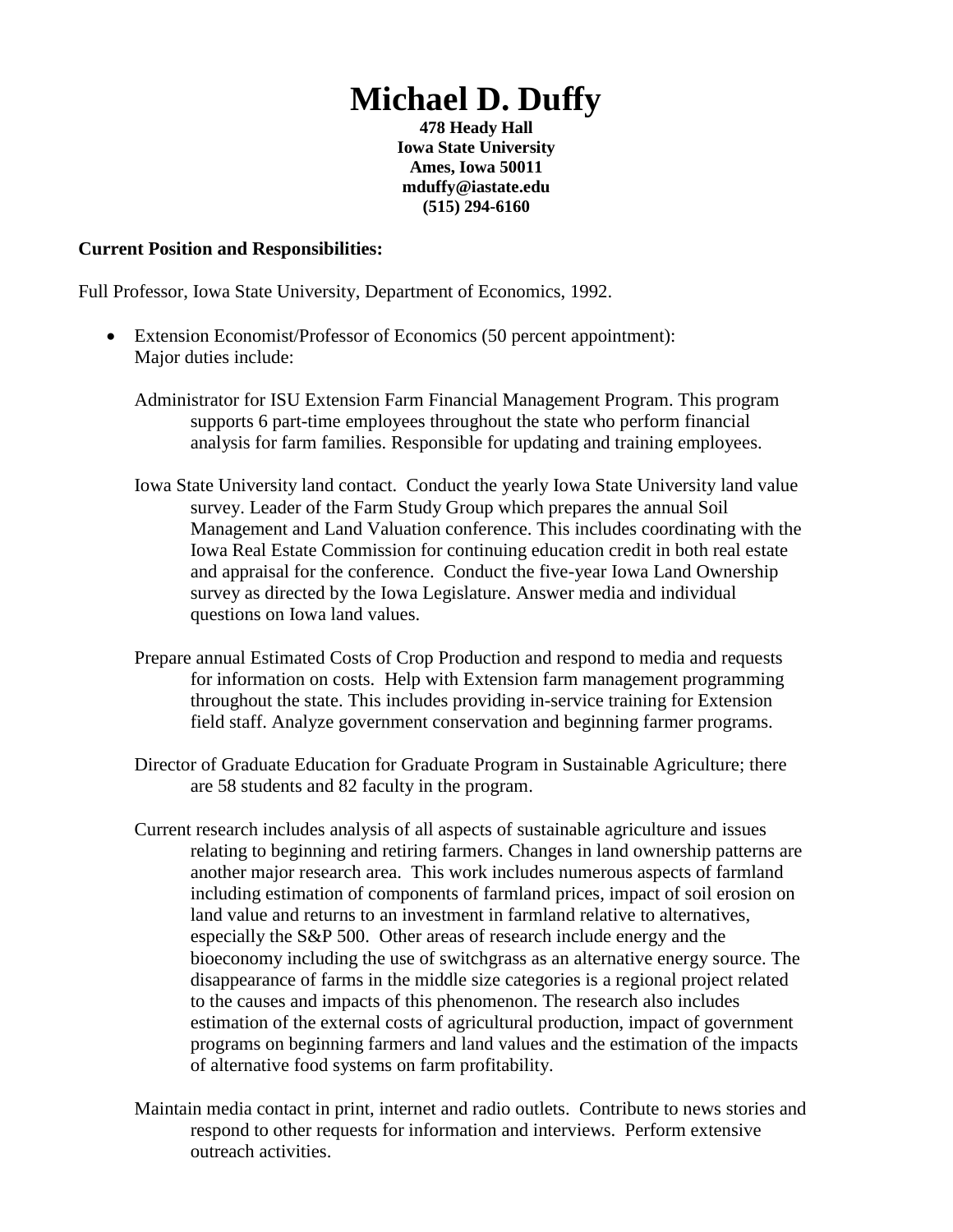# **Past Experience:**

 1981 – 1984 Agricultural Economist with the U.S. Department of Agriculture Economic Research Service. Research involved economic evaluation of various pest management projects and working with multidisciplinary research teams. Duties also involved coordinating with individuals and groups awarded contracts from the branch.

# **Education:**

- 1977 1981 The Pennsylvania State University, University Park, Pennsylvania. Graduated November 1981 with a Ph. D. in Agricultural Economics. Grade point average was 3.44 on a 4.0 scale. Dissertation entitled, Mushroom Integrated Pest Management and the Costs of Current Management Techniques. Dissertation funded by grant from USDA. Completed three hours supervised college teaching in Land Policy and Farm Management.
- 1975 1977 University of Nebraska, Lincoln, Nebraska. Graduated May 1977 with a M.S. Degree in Agricultural Economics. Main course emphasis was in resource economics. Grade point average was 3.85 on a 4.0 scale. Master's thesis entitled, An Economic Evaluation of Pest Management Services in Nebraska.
- 1970 1975 University of Nebraska, Lincoln, Nebraska. Graduated May 1975 with a B.S. in Natural Resources, Parks and Recreation Management.

### **Previous Positions at Iowa State University:**

- Director, Beginning Farmer Center, 1994 2012
- Chair, Graduate Program in Sustainable Agriculture, 2007 2009
- Associate Director, Leopold Center for Sustainable Agriculture, 1992 2005
- Area Extension Farm Management Field Specialist, 1984 –1985
- Assistant Professor, Department of Economics, 1985 –1989
- Associate Professor, 1989 –1992
- Assistant Extension Ag Program Leader, 1991

### **International Experience:**

- 2006 Presentation, Queensland Farmer Federation, Coolum, Australia
- 2005 Presentation, EUROLAN final meeting, Vienna, Austria
- 2005 Guest Lecturer, La Molina University, Lima, Peru
- 2004 Mentor for Romania Scientist with Norman E. Borlaug International Science and Technology Fellows Program
- 2003 Visiting Fellow, Enhancing Science Networks, Department of Natural Resources and Environment, Victoria, Australia
- 2000 Mentor for visiting Samoan scientist
- 1998 Faculty advisor, ISU study abroad, China
- 1997 Member of Swedish swine industry study tour
- 1996 Delegate on People-to-People tour of Kenya
- 1996 Member of evaluation team for Winrock International sustainable agriculture projects in China
- 1996 Mentor for visiting Armenian scientist
- 1995 Attendee and presenter at the International Agriculture and an Environment Conference, Kiev, Ukraine
- 1995 Delegate People-to-People tour of China
- 1993-94 Member Extension formation committee, Czech Republic
- 1993 Leader of needs assessment team, Czech and Slovak Republics
- 1991-92 Member of restructuring team, Czechoslovakia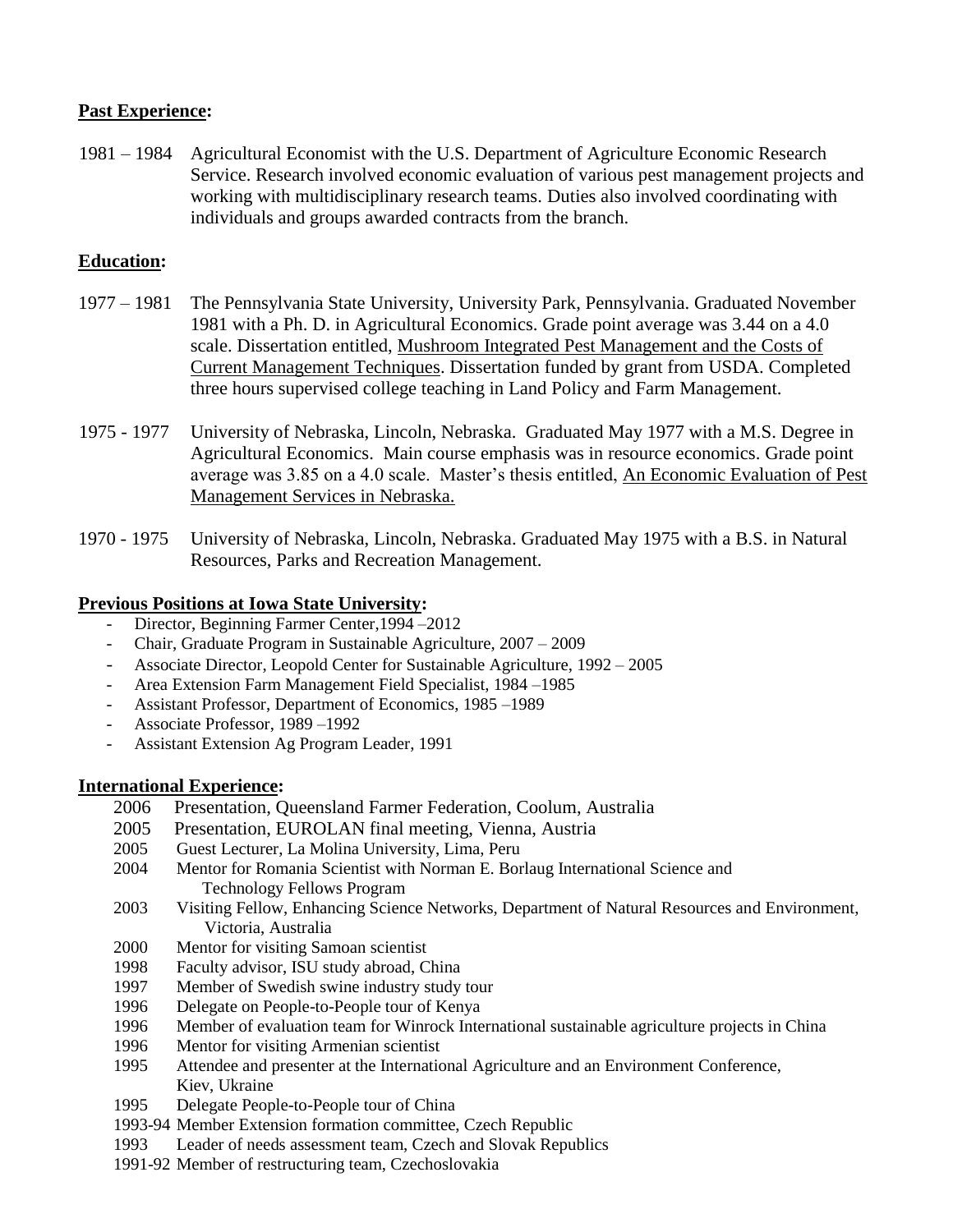### **Awards:**

- 2013 Dean's Citation for Extraordinary Contributions, Iowa State University College of Agriculture and Life Sciences
- 2012 Carl F. Hertz, Distinguished Service to Agriculture, American Society of Farm Managers and Rural Appraisers
- 2007 Certificate of Excellence, Publications, Am. Society of Agronomy
- 2007 Achievement by an Eduational Team, John Deere School, ISU Extension
- 2004 ISU College of Agriculture Outstanding Achievement in Extension
- 2002 Achievement by an Educational Team, Farm Bill Education Team, ISU Extension
- 1999 Achievement Award, Manure Nutrient Management, ISU Extension
- 1998 Outstanding Achievement in Public Issue Education, Farm Foundation
- 1997 Achievement Award, ISU Extension
- 1996 Sustainable Agriculture Achievement Award, Practical Farmers of Iowa
- 1993 Epsilon Sigma Phi, Team Award, Iowa State University
- 1991 College Outstanding Applied Research/Extension Award, Iowa State University
- 1991 Environmental Achievement Award, National Environmental Awards Council
- 1990 Epsilon Sigma Phi Certificate of Meritorious Service, Iowa State University
- 1984 Administrator's Special Merit Award of Outstanding Research, USDA

#### **Selected Publications:**

- Duffy, Michael and M. Stinn. "What is the Precision of Land Survey Values?," Choices Magazine, Agricultural and Applied Economics Association, 3<sup>rd</sup> Quarter 2012.
- Duffy, Michael, "The Current Situation on Farmland Values and Ownership," Choices Magazine, Agricultural and Applied Economics Association, July, 2011.
- E. Aaalau Rojas, M.L. Gleason, J.C. Batzer, M.Duffy, "Feasibility of Delaying Removal of Row Crops to suppress Bacterial Wilt of Muskmelons," Plant Diseases, Vol.95, No. 6, June, 2011.
- Duffy, Michael, "Economies of Size in Production Agriculture," Journal of Hunger & Environmental Nutrition, Vol. 4, Issue 3, pp 375-392, Taylor and Francis Group, London, 2009.
- Epley, Ethan, JR Baker, and M. Duffy, "Iowa Farmers Business and Transfer Plans," Iowa State Ext Pub., Ames, IA, PM 2074, 2009.
- Duffy, Michael and D. Smith. "Farmland Ownership and Tenure in Iowa, 2007," Iowa State Ext Pub., Ames, IA, PM 1983, Nov. 2008.
- Duffy, Michael. The Clock is Ticking for Rural America in Sustainable Land Management; Strategies to Cope with the Marginalisation of Agriculture, ed F. Brouwer, et al, Edward Elgar Pub. Ltm., The Lypiatts, 15 Lansdown Rd., Cheltenham, UK, 2008.

Duffy, Michael. The Changing Status of Farms and Ranches of the Middle in Food and